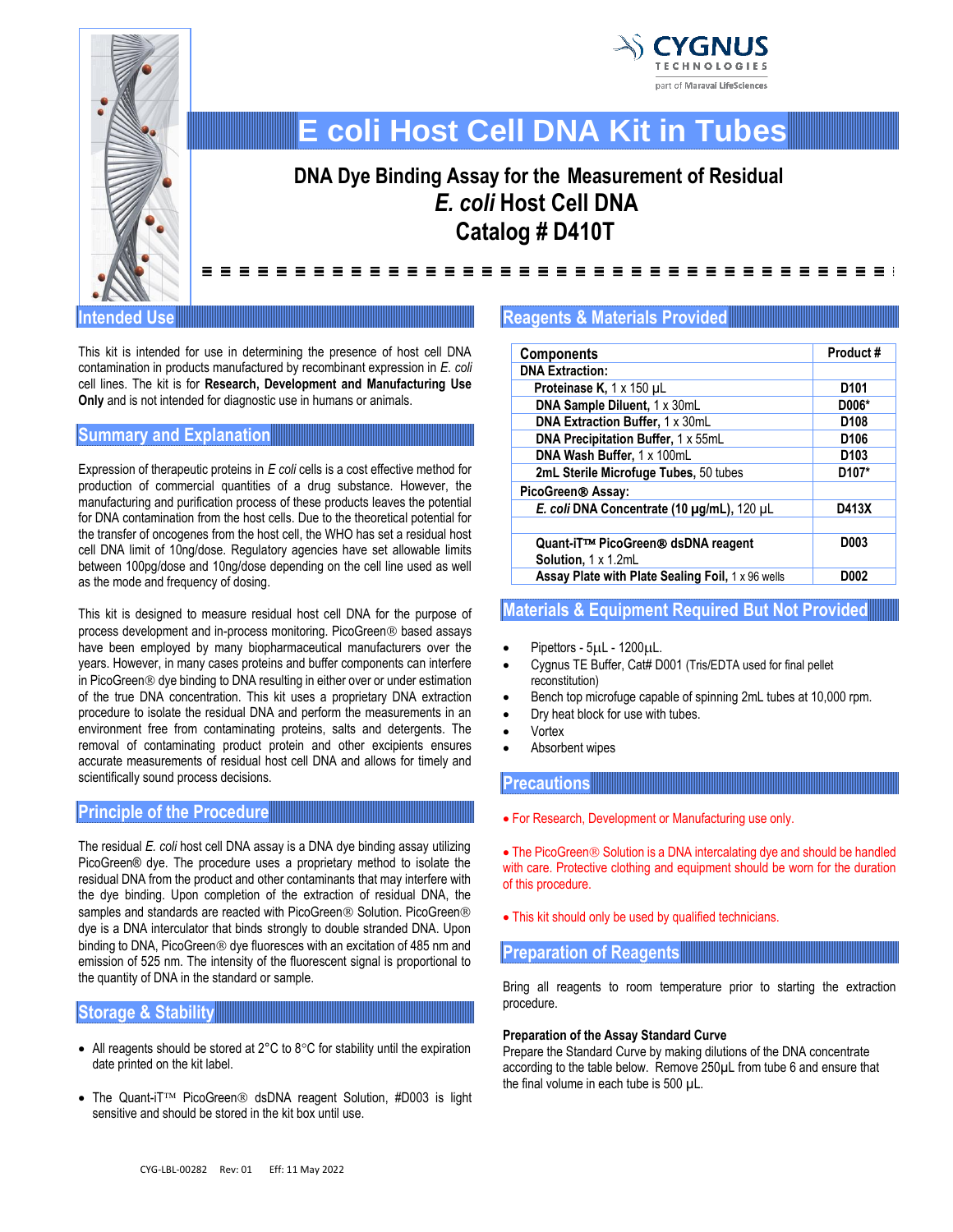| Tube # | <b>CHO DNA</b>   | Sample             | Final                |
|--------|------------------|--------------------|----------------------|
|        |                  | <b>Diluent</b>     | Concentration        |
| N/A    | Stock            | N/A                | $10\mu g/1mL$        |
| 1      | 15µL of Stock    | 735µL              | 200 <sub>ng/mL</sub> |
| 2      | 250 µL of Tube 1 | $500\mu L$         | 67ng/mL              |
| 3      | 250 µL of Tube 2 | $500\mu L$         | 22ng/mL              |
| 4      | 250 µL of Tube 3 | 500 <sub>µ</sub>   | 7.4ng/mL             |
| 5      | 250 µL of Tube 4 | $500\mu L$         | 2.5 <sub>ng/mL</sub> |
| 6      | 250 µL of Tube 5 | $500\mu L$         | $0.82$ ng/mL         |
| 7      | 0µL              | 500 <sub>u</sub> L | 0 <sub>ng</sub> /mL  |

# **Procedural Notes**

1. Protein in the sample is a known interference factor in DNA extraction methods. Use of the proprietary Cygnus Sample Diluent (Cat# D006) will generally allow for acceptable DNA recovery in up to 20mg/mL of protein. If DNA detection limits allow samples to be diluted to 1mg/mL or less of total protein, Cygnus TE Buffer, Cat# D001 or a standard TE buffer may be used for dilution.

2. The PicoGreen<sup>®</sup> Solution will bind to all double stranded DNA. It is important to keep the working area clean to avoid contamination by DNA in the environment. Thoroughly clean pipettes and the immediate working area prior to initiating the procedure. Remove anything from the area that is not required for the procedure.

3. The proteinase K digestion should be carried out at 60°C for most therapeutic proteins. Monoclonal antibodies generally perform well at 60°C. However, each laboratory may need to determine the optimum temperature for non-IgG drug products. Do not exceed 60°C as this may cause the protein to precipitate from solution.

4. The standards should not be Proteinase K digested or subjected to the heat treatment step. Start the standards extraction at the addition of the Extraction Buffer. (See Step 6 of the Assay Protocol.)

5. Always make sure the centrifuge is balanced to ensure proper assay performance. An improperly balanced centrifuge can result in loose pellets, which can adversely affect recovery and assay precision.

### **Limitations**

Two DNA Extraction kits and protocols are available. The DNA Extraction in this kit is performed in 2mL microfuge tubes. If you have the ability to spin deep well plates at 3,200 x g and would prefer to perform the extraction in a plate please order Cygnus Catalog #D410W, *E. coli* Host Cell DNA Kit in a 96 Well Plate.

### **Quality Control**

• Precision on triplicate samples should yield average % coefficients of variation of less than 15% for samples in the range of 500pg/mL to 150ng/mL. CVs for samples above or below this range may be greater than 15%.

• It is recommended that each laboratory assay appropriate quality control samples in each run to ensure that all reagents and procedures are correct.

### **Reagent Preparation Prior to Assay**

#### 1. **Preparation of Proteinase K reagent:**

- Proteinase K must be diluted fresh for each assay run.
- Prepare only the amount of 1:10 diluted Proteinase K required for that run. For example, if the assay requires 25 tubes, add 75µL of Proteinase K to 675µL of TE Buffer, Cat# D001 or other qualified TE buffer.

#### 2. **Preparation of PicoGreen Solution:**

- PicoGreen<sup>®</sup> Solution must be diluted fresh before each assay run.
- Prepare only the amount of 1:25 diluted PicoGreen $\circledR$  required for that run. For example, if the assay requires 25 tubes, add  $600\mu L$  of PicoGreen ® to 14.4 mL of prewarmed to 37°C, TE Buffer Cat# D001 or other qualified TE buffer.
- Mix by gently vortexing for 5 seconds.

#### **Calculation of Results**

The D413X *E. coli* DNA concentrate may be used to construct a standard curve with values reported in ng/mL host cell DNA. This data reduction may be performed through computer methods using curve-fitting routines such as point-to-point, cubic spline, and 4 or 5 parameter logistic fit. **Do not use linear regression analysis to interpolate values for samples as this may lead to significant inaccuracies!**

# **Assay Protocol**

- **1. Dilute all test samples to DNA concentrations within the analytical range of the assay and to ≤ 20mg/mL total protein using Sample Diluent (Cat# D006). All samples should be diluted at least 1:2.**
- **2. Prepare 500µL of each sample and control in 2mL microfuge tube.**
- **3. Add 25µL of diluted Proteinase K to each tube.**
- **4. Incubate the samples and controls at 60°C for 30 minutes in a dry heat block.**
- **5. Centrifuge the tubes for 1 minute a 10,000 rpms to recover any condensation on the caps.**
- **6. Prepare 500µL of each Standard in the2 mL microfuge tubes during the sample incubation.**
- **7. Add 500µL of Extraction Buffer to standards, controls and samples. Vortex each tube for 5 seconds.**
- **8. Add 1mL of Precipitation Buffer to each tube. Vortex for 5 seconds. Incubate on the benchtop for 5 minutes.**
- **9. Centrifuge the tubes at 10,000rpm for 10 minutes.**
- **10. Decant the supernatant and invert the tubes for 2-3 minutes on a lint free wipe. Tap the tubes on lint free wipes until free of all visible liquid.**
- **11. Add 1.5mL of DNA Wash Buffer to each tube. Vortex for 5 seconds (the pellet may stay attached to the side of the tube). Incubate on the benchtop for 20 minutes.**
- **12. Centrifuge at 10,000rpm for 5 minutes.**
- **13. Decant the supernatant and invert the tubes for 2-3 minutes on a lint free wipe. Tap the tubes on lint free wipes until free of visible liquid.**
- **14. Resuspend the pellets in 500µL of pre-diluted and pre-warmed PicoGreen reagent.**
- **15. Vortex each tube for 5 seconds and incubate on the benchtop for 5 minutes.**
- **16. Remove 240µL from each tube and pipet into the Assay Plate, Cat#D002. Seal the plate with the foil provided and incubate for 5 minutes on the benchtop at room temperature.**
- **17. Read the plate at Ex: 485nm, Em: 525nm, Cutoff: 515nm.**